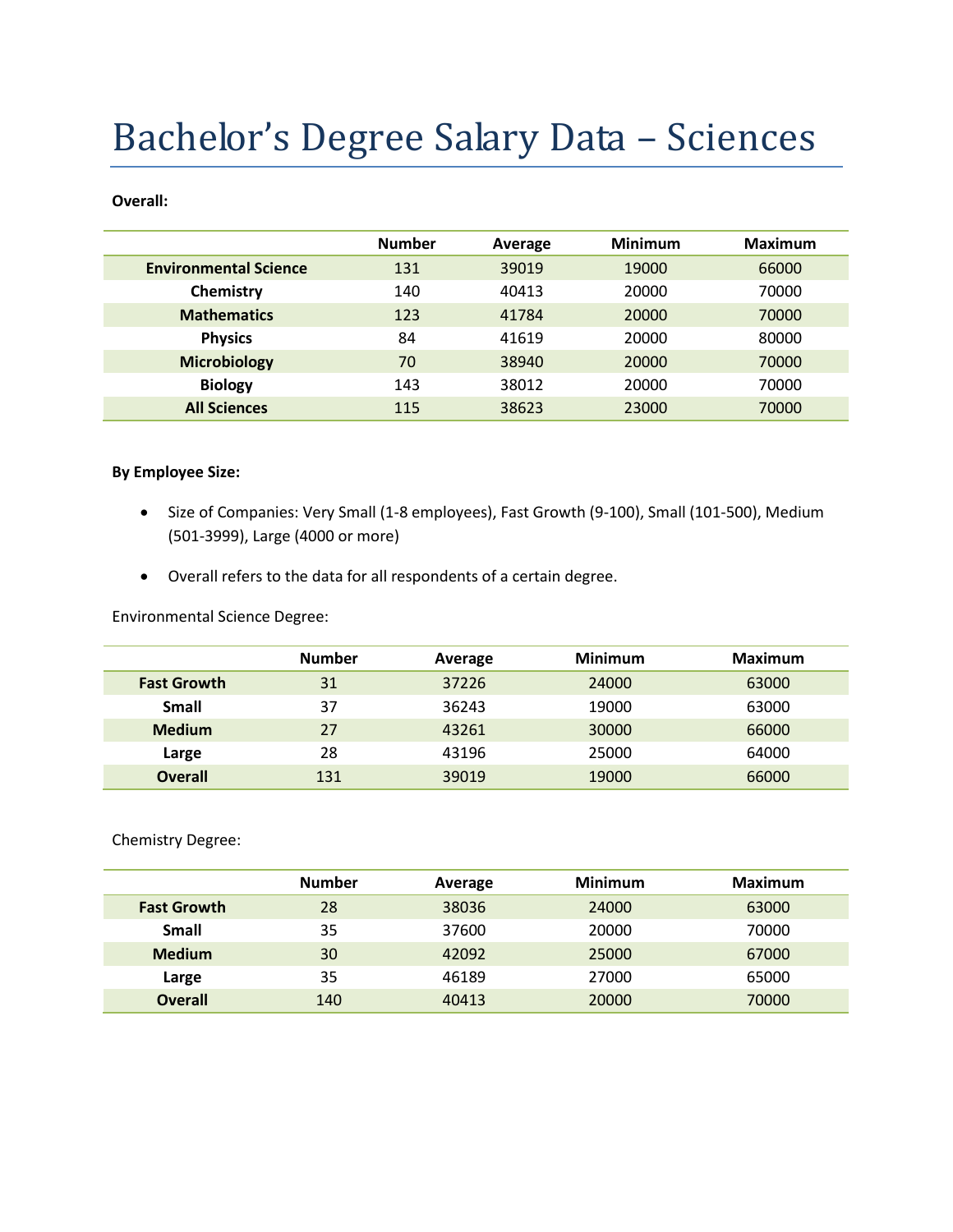## Mathematics Degree:

|                    | <b>Number</b> | Average | <b>Minimum</b> | Maximum |
|--------------------|---------------|---------|----------------|---------|
| <b>Fast Growth</b> | 30            | 41938   | 24000          | 70000   |
| <b>Small</b>       | 22            | 35955   | 20000          | 65000   |
| <b>Medium</b>      | 25            | 40039   | 30000          | 55000   |
| Large              | 34            | 50085   | 31000          | 65000   |
| <b>Overall</b>     | 123           | 41784   | 20000          | 70000   |

# Physics Degree:

|                    | <b>Number</b> | Average | Minimum | Maximum |
|--------------------|---------------|---------|---------|---------|
| <b>Fast Growth</b> | 23            | 39565   | 20000   | 63000   |
| Overall            | 84            | 41619   | 20000   | 80000   |

## Biology Degree:

|                    | <b>Number</b> | Average | <b>Minimum</b> | <b>Maximum</b> |
|--------------------|---------------|---------|----------------|----------------|
| <b>Fast Growth</b> | 34            | 37651   | 24000          | 67000          |
| <b>Small</b>       | 38            | 35066   | 20000          | 70000          |
| <b>Medium</b>      | 30            | 39869   | 28000          | 65000          |
| Large              | 28            | 42182   | 25000          | 60000          |
| <b>Overall</b>     | 143           | 38012   | 20000          | 70000          |

All Other Science Degrees:

|                    | <b>Number</b> | Average | <b>Minimum</b> | <b>Maximum</b> |
|--------------------|---------------|---------|----------------|----------------|
| <b>Fast Growth</b> | 37            | 40022   | 23400          | 67000          |
| <b>Small</b>       | 21            | 35133   | 23000          | 70000          |
| <b>Medium</b>      | 27            | 40292   | 23000          | 65000          |
| Large              | 20            | 42310   | 27000          | 60000          |
| <b>Overall</b>     | 115           | 38623   | 23000          | 70000          |